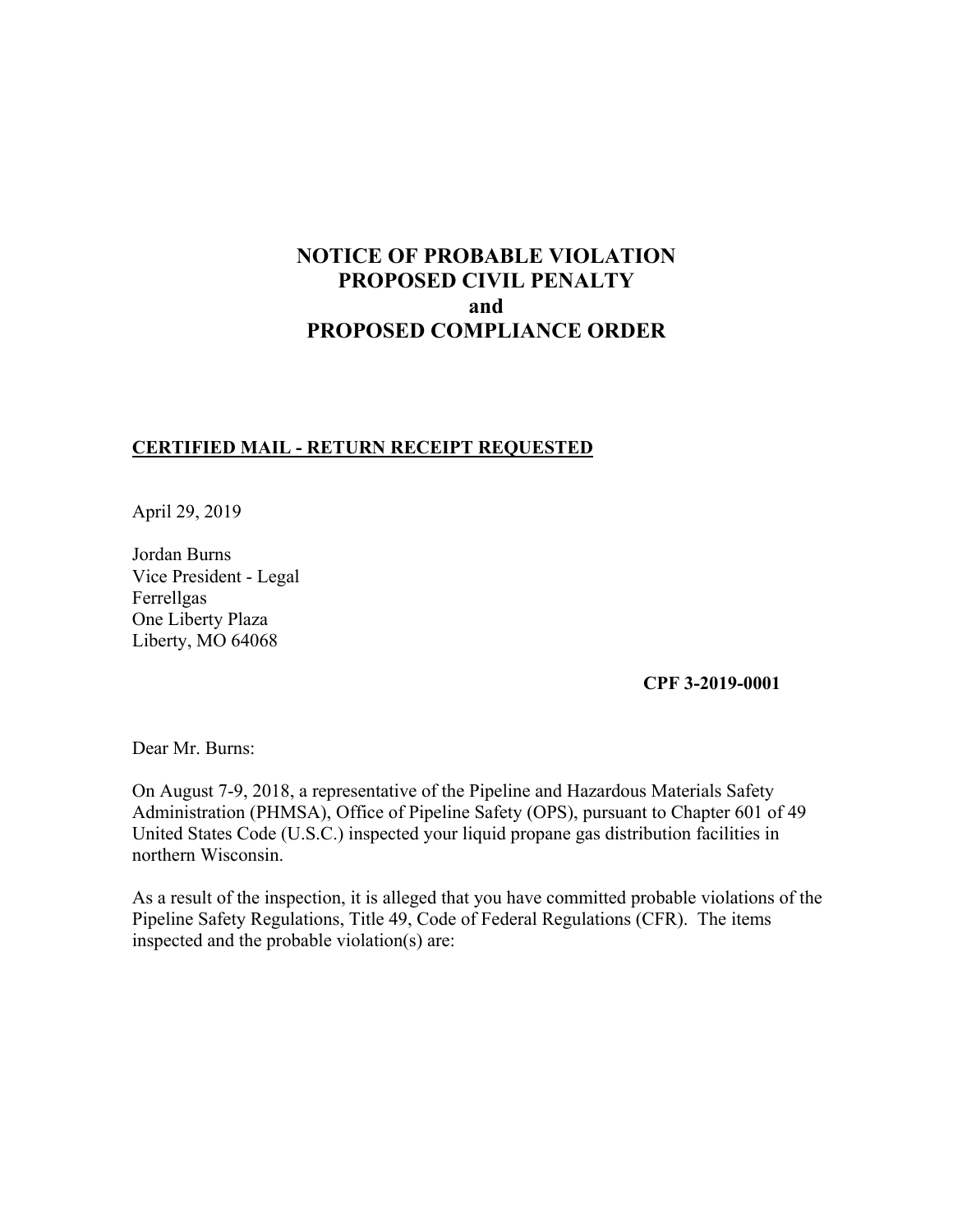#### **1. §192.285 Plastic pipe: Qualifying persons to make joints**

**(a) No person may make a plastic pipe joint unless that person has been qualified under the applicable joining procedure by:** 

**(c) A person must be re-qualified under an applicable procedure once each calendar year at intervals not exceeding 15 months, or after any production joint is found unacceptable by testing under §192.513.** 

Ferrellgas did not re-qualify one person in 2015 under the applicable plastic joint procedure once each calendar year at intervals not exceeding 15 months. The individual made pipe joints in 2015, but had not been qualified by making specimen joints for inspection and testing as required by the regulation and their procedures.

# **2. §192.513 Test requirements for plastic pipelines.**

**(a) Each segment of a plastic pipeline must be tested in accordance with this section.** 

 **§192.121, at a temperature not less than the pipe temperature during the test. (c) The test pressure must be at least 150 percent of the maximum operating pressure or 50 p.s.i. (345 kPa) gage, whichever is greater. However, the maximum test pressure may not be more than three times the pressure determined under** 

Ferrillgas did not test its plastic pipelines to at least a pressure of 50 psig. Ferrellgas installed three (3) plastic service lines in 2017 and 2018 which were not pressure tested to at least 50 psig. The service locations, dates and pressures are:

| Address                                  | Date           | Test Pressure (psig) |
|------------------------------------------|----------------|----------------------|
| 7219 W. Courtland Circle, Egg Harbor, WI | $5 - 5 - 2017$ | 28                   |
| 7192 Ida Red Rd., Egg Harbor, WI         | 7-19-2018      | 24                   |
| 7300 McIntosh Way, Egg Harbor, WI        | 8-28-2017      | 24                   |

#### **3. §192.605 Procedural manual for operations, maintenance, and emergencies.**

**(a)** *General.* **Each operator shall prepare and follow for each pipeline, a manual of written procedures for conducting operations and maintenance activities and for emergency response. For transmission lines, the manual must also include procedures for handling abnormal operations. This manual must be reviewed and updated by the operator at intervals not exceeding 15 months, but at least once**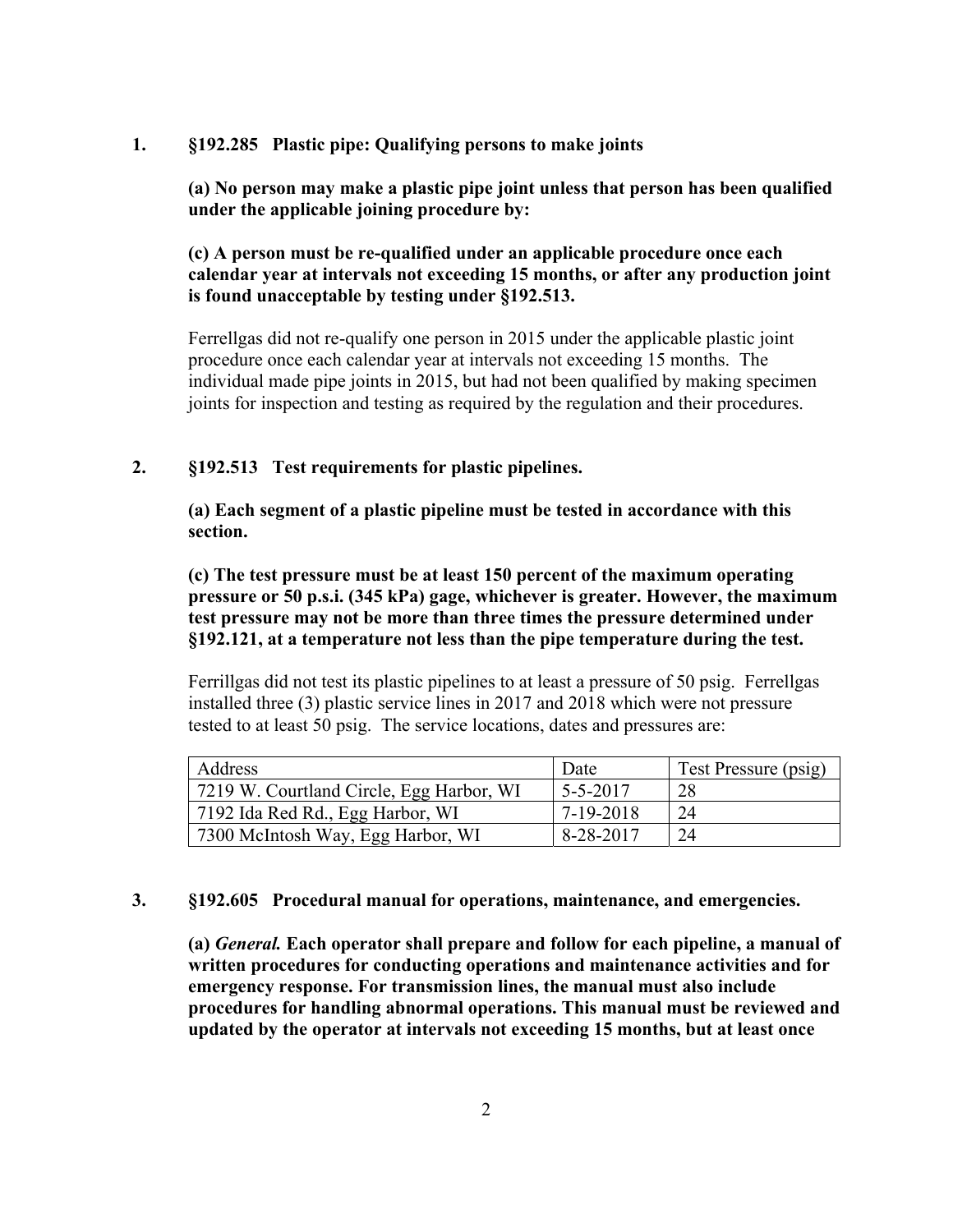# **each calendar year. This manual must be prepared before operations of a pipeline system commence. Appropriate parts of the manual must be kept at locations where operations and maintenance activities are conducted.**

Ferrellgas did not conduct annual reviews of its written procedures. Ferrellgas personnel informed PHMSA that it had not conducted annual reviews of its written procedures for the last two years.

#### **4. §192.605 Procedural manual for operations, maintenance, and emergencies.**

**(a) . . . .** 

**(b) Maintenance and normal operations. The manual required by paragraph (a) of this section must include procedures for the following, if applicable, to provide safety during maintenance and operations.** 

**(8) Periodically reviewing the work done by operator personnel to determine the effectiveness, and adequacy of the procedures used in normal operation and maintenance and modifying the procedures when deficiencies are found.**

Ferrellgas did not periodically review the work done by operator personnel to determine the effectiveness and adequacy of the procedures in normal operations and maintenance. Ferrellgas informed PHMSA that these effectiveness reviews had not been conducted for the last two year.

# **5. §192.619 Maximum allowable operating pressure: Steel or plastic pipelines**

**a) No person may operate a segment of steel or plastic pipeline at a pressure that exceeds a maximum allowable operating pressure determined under paragraph (c) or (d) of this section, or the lowest of the following:**

**(1) The design pressure of the weakest element in the segment, determined in accordance with subparts C and D of this part. However, for steel pipe in pipelines being converted under §192.14 or uprated under subpart K of this part, if any variable necessary to determine the design pressure under the design formula (§192.105) is unknown, one of the following pressures is to be used as design pressure:** 

Ferrellgas did not determine its maximum allowable operating pressure (MAOP) to be the design pressure of the weakest element of the segment. Ferrellgas stated that its MAOP in each system was 30 psig, but the PHMSA inspector found house service regulators having a maximum inlet pressure limit of 10 psig. This would restrict the MAOP to not be above 10 psig.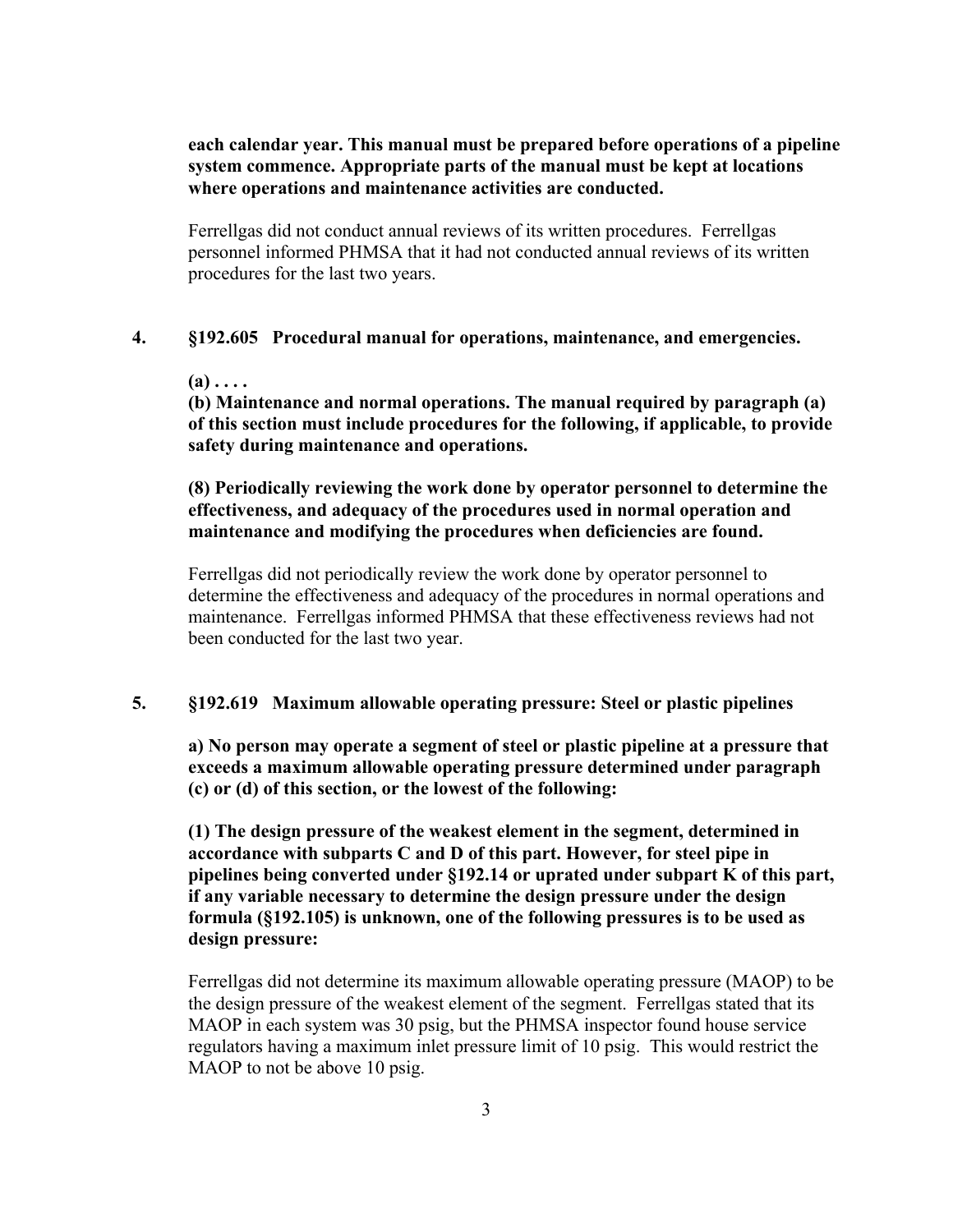**6. §192.603 General provisions.** 

 $(a)$ ....

**(b) Each operator shall keep records necessary to administer the procedures established under §192.605.** 

**§192.605 Procedural manual for operations, maintenance, and emergencies. (a) . . .** 

**(b)** *Maintenance and normal operations.* **The manual required by paragraph (a) of this section must include procedures for the following, if applicable, to provide safety during maintenance and operations.** 

**(1) Operating, maintaining, and repairing the pipeline in accordance with each of the requirements of this subpart and subpart M of this part.** 

**§192.741 Pressure limiting and regulating stations: Telemetering or recording gauges.** 

**(a) Each distribution system supplied by more than one district pressure regulating station must be equipped with telemetering or recording pressure gauges to indicate the gas pressure in the district.** 

Ferrellgas did not keep records of recording pressure gauges for two multiple feed systems. The monthly pressure recording charts for the Horse Shoe Bay distribution system were not keep for August of 2016, October and February of 2017, and June of 2018. The same records for Heritage Lake distribution system were not kept for August and October of 2016, Febuary, April, May, and June of 2017, and March of 2018.

**7. §192.743 Pressure limiting and regulating stations: Capacity of relief devices. (a) Pressure relief devices at pressure limiting stations and pressure regulating stations must have sufficient capacity to protect the facilities to which they are connected. Except as provided in §192.739(b), the capacity must be consistent with the pressure limits of §192.201(a). This capacity must be determined at intervals not exceeding 15 months, but at least once each calendar year, by testing the devices in place or by review and calculations.** 

**(b) If review and calculations are used to determine if a device has sufficient capacity, the calculated capacity must be compared with the rated or experimentally determined relieving capacity of the device for the conditions under which it operates. After the initial calculations, subsequent calculations need not be made if the annual review documents that parameters have not changed to cause the rated or experimentally determined relieving capacity to be insufficient.**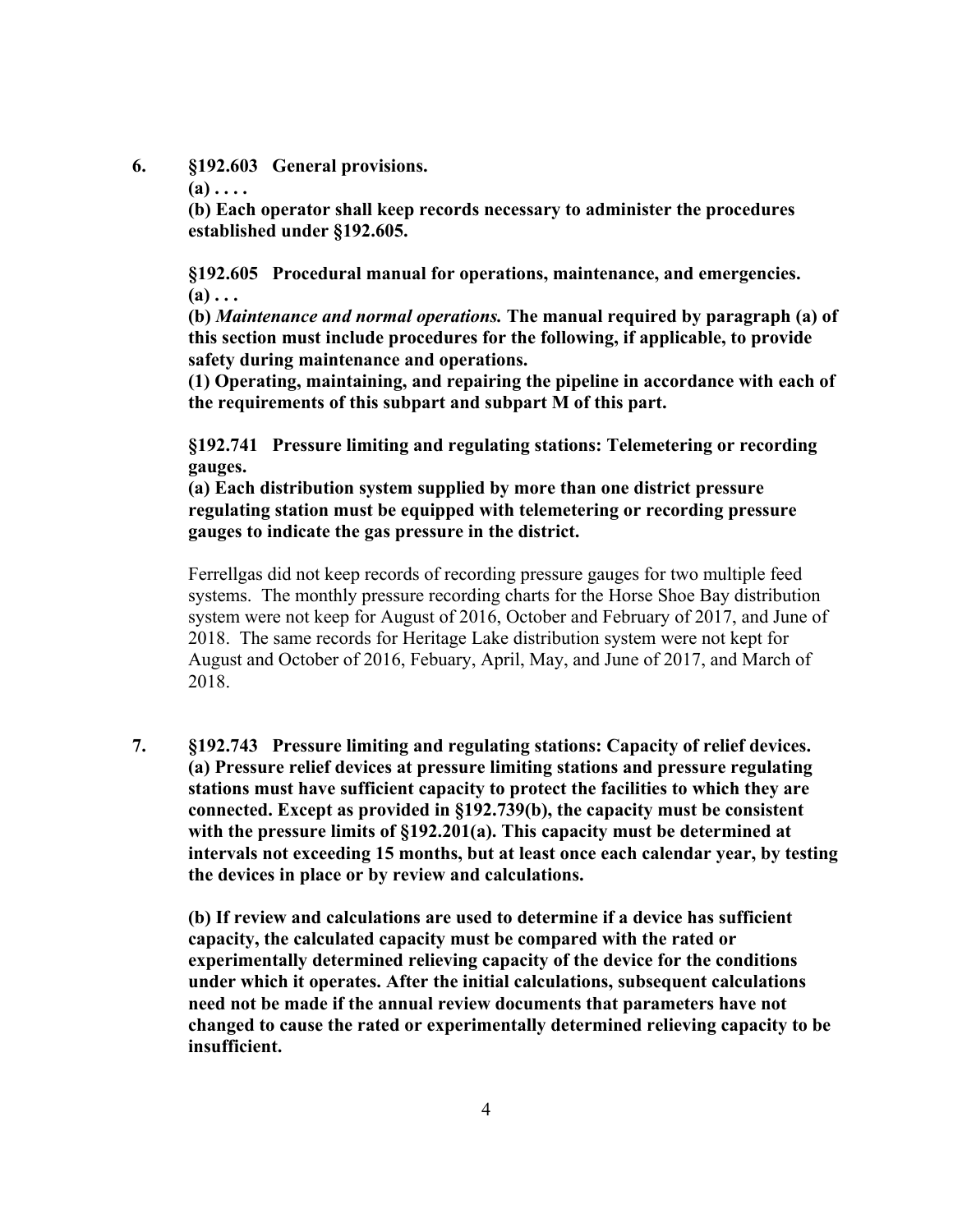Ferrellgas did not determine pressure relief capacity at intervals not exceeding 15 months, but at least each calendar year, by testing the devices in place or by review and calculations of the capacity of its regulator station relief devices. None of Ferrellgas' nine (9) regulator stations had been tested in place or calculated capacities reviewed to determine if the relieving capacities were sufficient. Ferrellgas had no capacity design sheets for its regulator stations to even review.

#### **8. §192.805 Qualification program.**

# **Each operator shall have and follow a written qualification program. The program shall include provisions to:**

**(a) . . . .** 

### **(b) Ensure through evaluation that individuals performing covered tasks are qualified;**

Ferrellgas did not ensure through evaluation that individuals performing covered tasks are qualified. The operator 2015 qualification records for one individual who performed 19 covered tasks had none of the proficiency (performance) evaluations completed, but all the written tests had been completed. The individual performed these tasks multiple times during the period from 2015 to 2018. His records for 2018 for all qualifications were complete. This individual was in charge of qualifying most of the staff.

#### Proposed Civil Penalty

Under 49 U.S.C. § 60122 and 49 CFR § 190.223, you are subject to a civil penalty not to exceed \$213,268 per violation per day the violation persists, up to a maximum of \$2,132,679 for a related series of violations. For violation occurring on or after November 2, 2015 and before November 27, 2018, the maximum penalty may not exceed \$209,002 per violation per day, with a maximum penalty not to exceed \$2,090,022. For violations occurring prior to November 2, 2015, the maximum penalty may not exceed \$200,000 per violation per day, with a maximum penalty not to exceed \$2,000,000 for a related series of violations. The Compliance Officer has reviewed the circumstances and supporting documentation involved in the above probable violation(s) and has recommended that you be preliminarily assessed a civil penalty of \$19,600 as for Item 2.

#### Warning Items

With respect to item(s) 1, 3, 4, 6 and 8, we have reviewed the circumstances and supporting documents involved in this case and have decided not to conduct additional enforcement action or penalty assessment proceedings at this time. We advise you to promptly correct these items. Failure to do so may result in additional enforcement action.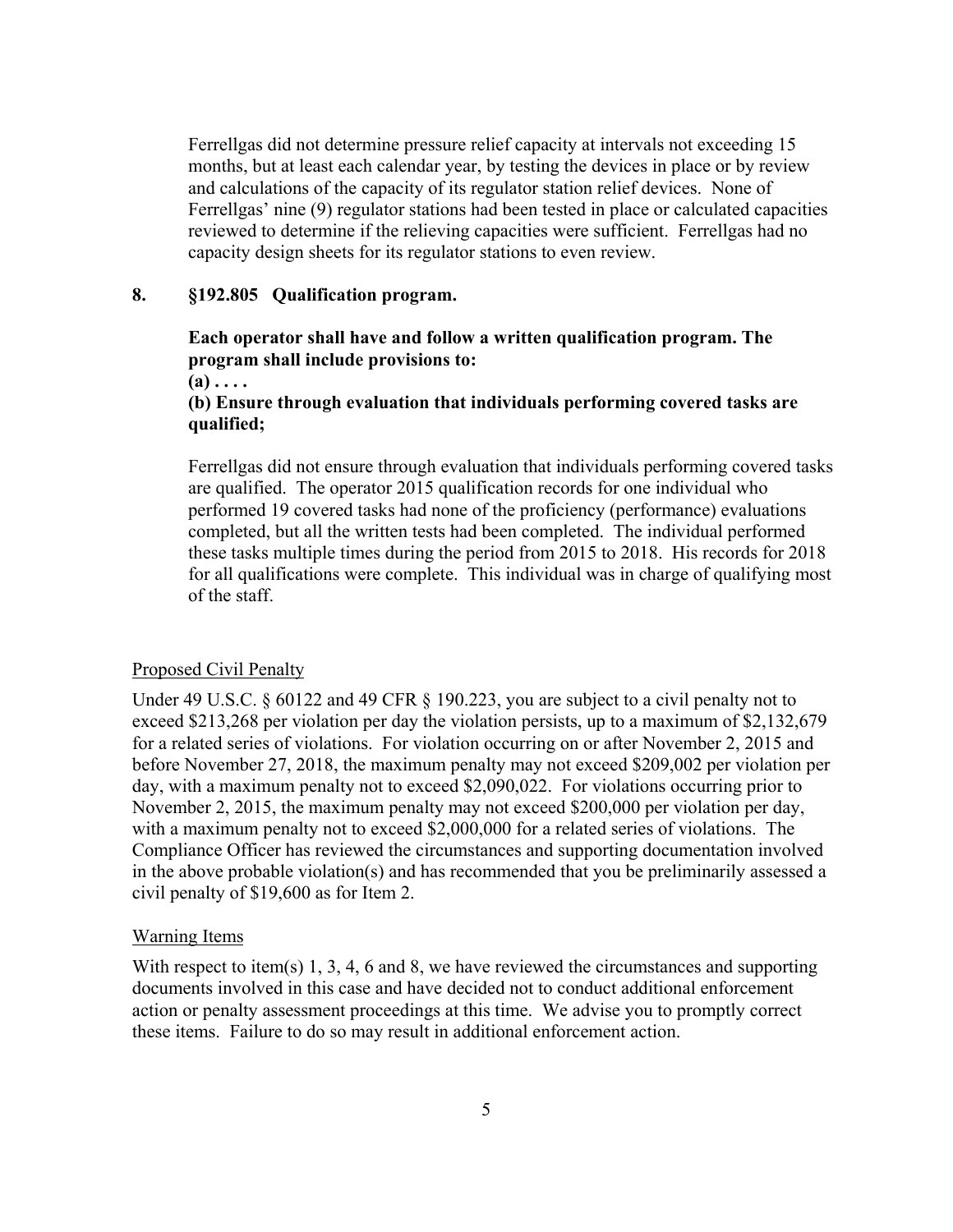# Proposed Compliance Order

With respect to item 5 and 7 pursuant to 49 U.S.C. § 60118, the Pipeline and Hazardous Materials Safety Administration proposes to issue a Compliance Order to Ferrellgas. Please refer to the *Proposed Compliance Order*, which is enclosed and made a part of this Notice.

# Response to this Notice

Enclosed as part of this Notice is a document entitled *Response Options for Pipeline Operators in Compliance Proceedings*. Please refer to this document and note the response options. All material you submit in response to this enforcement action may be made publicly available. If you believe that any portion of your responsive material qualifies for confidential treatment under 5 U.S.C. 552(b), along with the complete original document you must provide a second copy of the document with the portions you believe qualify for confidential treatment redacted and an explanation of why you believe the redacted information qualifies for confidential treatment under 5 U.S.C. 552(b).

Following the receipt of this Notice, you have 30 days to submit written comments, or request a hearing under 49 CFR § 190.211. If you do not respond within 30 days of receipt of this Notice, this constitutes a waiver of your right to contest the allegations in this Notice and authorizes the Associate Administrator for Pipeline Safety to find facts as alleged in this Notice without further notice to you and to issue a Final Order. If you are responding to this Notice, we propose that you submit your correspondence to my office within 30 days from receipt of this Notice. This period may be extended by written request for good cause.

In your correspondence on this matter, please refer to **CPF 3-2019-0001** and, for each document you submit, please provide a copy in electronic format whenever possible.

Sincerely,

Allan C. Beshore Director, Central Region, OPS Pipeline and Hazardous Materials Safety Administration

Enclosures: *Proposed Compliance Order Response Options for Pipeline Operators in Compliance Proceedings*